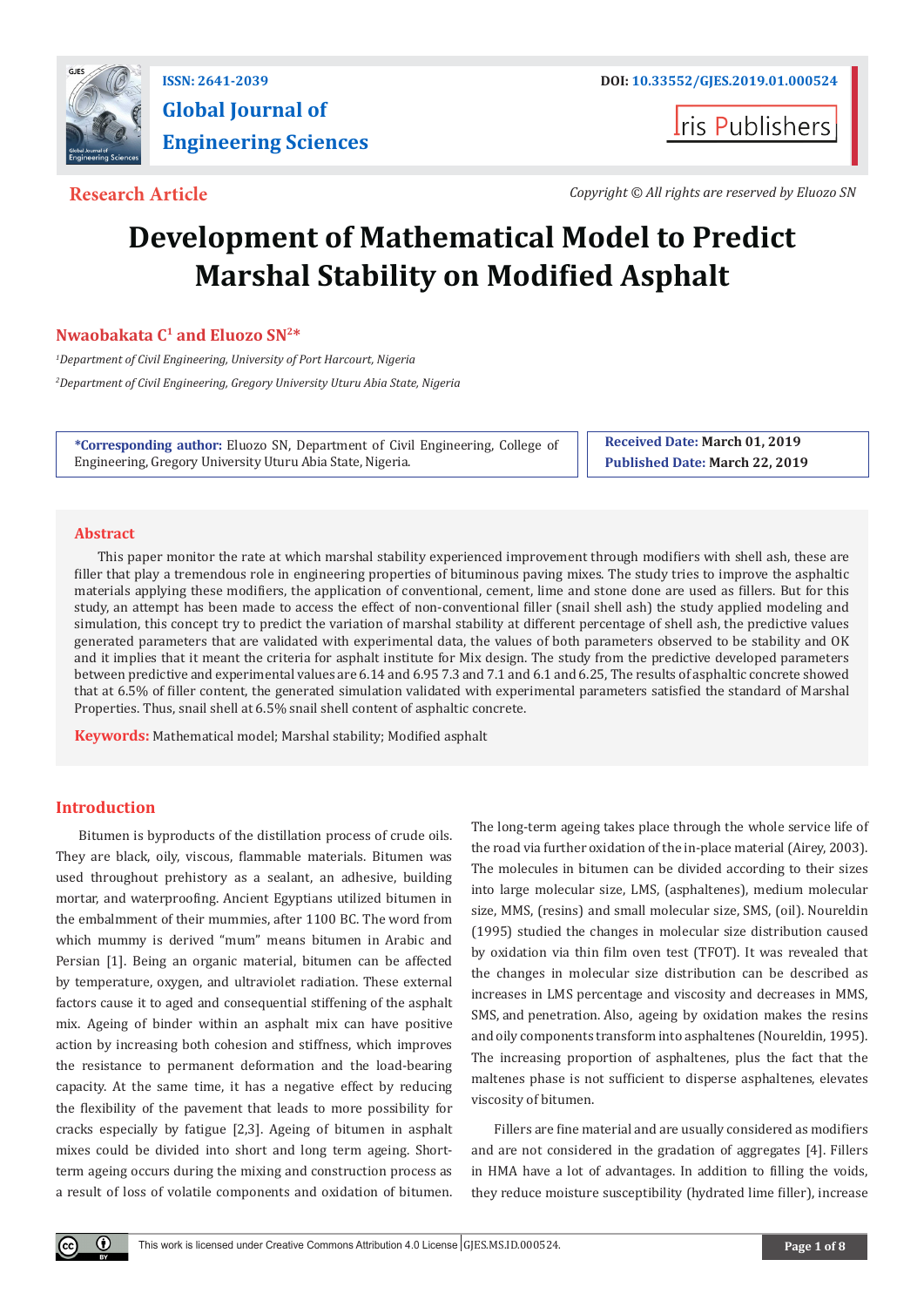#### **Material used**

The materials used in this study are

- 1. Aggregates (Fine and Coarse Aggregate)
- 2. Bitumen (Asphalt Cement)
- 3. Filler (Snail Shell Ash)
- 4. Cement

#### **Details of materials**

**Aggregate:** Aggregate is a collective term for same, gravel and crushed stone mineral material in their natural processed state. Fine aggregate defined by (AASNTO M-147) as natural or crushed sand passing the number 10 sieve sand mineral particle passing number 200 sieve. Coarse aggregate defined by (AASNTO M-147) as hard, durable particles or fragments of stone, gravel or slag retained on the number 10 sieve [8-12].

Usually coarse aggregate has a toughness and abrasion resistance requirement. The coarse and fine aggregate were separated to various sizes. Coarse and fine aggregate used in this research was brought from material shop at Mill 3, Diobu Port Harcourt, Rivers State. The coarse and fine aggregates were sieve and recombined in laboratory in order to produce identical controlled gradation.

**Bitumen (Asphalt cement):** Bitumen is an oil based substance. It is a semisolid hydrocarbon product produced by removing the lighter fractions (such as liquid petroleum gas, petrol and diesel) from has crude oil during the refining process. It is black or brown in color possess water proofing and adhesive properties. It is collectively known as refined bitumen. The asphalt mixture contains approximately 5% bitumen at ambient temperatures bitumen is a stable semi solid substance. The bitumen used for this research project was collected from Setraco Nigeria 'Limited Site, Enugu-Port Harcourt expressway, Okiegwe Imo State. It was graded bitumen with a checked confirmed penetration of 60/70 and specific gravity of 1.06 (3.1).

**Filler (Snail shell ash):** Asphalt institute defined filler as a finely divided mineral product at least 65% of which will pass through a number 200 sieve.

Filler play a dual role in asphalt mixtures, firstly the act as a part of the mineral aggregate by filling the voids between the coarse particles in the mixture and thereby strengthen the asphalt mixture. Secondly when mixed with asphalt, fillers form mastic a high consistency binder [13-15]. The type and amount of filler used in hot asphalt mixture would be affecting the properties of the mixed.

The filler used in this experiment is Snail Shell Ash. (SSA), the physical properties of this mineral filler were shown in 3.2.

bond between aggregate and asphalt and increase the stiffness by adding of rigid materials in less rigid matrix Buttlar et al. (1999). Fillers play an important role in reducing the optimum asphalt content [1]. However, having too much filler in hot mix asphalt can reduce the interaction between aggregates and binder as coating of the aggregates by fillers will increase the amount of binders hence weakening the [1,3]. These fillers differ in surface texture, shape, surface area, void content, mineral composition and other petrochemical properties [5]. Rigden voids' content describes the volume percentage of voids in a dry compacted filler sample. Higher Rigden voids leads to higher stiffening of binder. Fillers tend to increase the resilient modulus of asphalt mixes [6] .However, most of the strength of HMA is attributed to the surface contact between the aggregate particles. Excessive amount of fillers will result in an increase in the bitumen content and can result in a weak asphalt mix [1].

## **Theoretical Background**

$$
\frac{dc}{dy} + A_{(y)}C_{(d)} = B_{(y)}C_d^{n}; n \ge 2 \dots (1)
$$

Where  $A_{(y)}$  and  $B_{(y)}$  are function of y

$$
\frac{dc}{dy} + A_{(y)}C_{(d)} = B_{(y)}C_d^{n}
$$
 ....... (2a)

Divided by (1) through by  $C_d^{\text{-n}}$  we have obtain

$$
C_d^{-n} \frac{dc}{dy} + A_{(y)} C_d^{-1-n} = B_{(y)}
$$
............ (2b)

Let  $\beta = C_d^{1-n}$ 

$$
\frac{d\beta}{dy} = (1-n)C_d^{-n}\frac{dc}{dy}
$$

Multiplying Equation (2a) through by (1- n)

$$
(1-n)C_d^{1-n}\frac{dc}{dy} + (1-n)A_{(y)}C_d^{1-n} = (1-n)B_{(y)} \dots \dots \dots \dots (3)
$$

$$
\frac{d\beta}{dy} = (1 - n)C_d^{-n} \frac{dc}{dy}
$$
................. (4)

$$
\frac{2d\beta}{dy} + \beta(1-n)B(y) = 2(1-n)B(y) \dots (5)
$$

Let 
$$
\frac{2}{2-\beta} = \phi^2
$$

$$
\beta = \frac{1}{\phi^2} \int (1-n)B(y)dy = \frac{1}{\phi^2} (1-n)B(y)Y + K_1 \dots (6)
$$

$$
\left[\beta = \frac{(1-n)}{\phi^2} B(y)Y\right] \dots (7)
$$

# **Materials and Method**

The materials which were used in this study were all locally available. Snail Shell Ash was sourced from Mile One Market in Port

Citation: Nwaobakata C, Eluozo SN. [Development of Mathematical M](http://dx.doi.org/10.33552/GJES.2019.01.000524)odel to Predict Marshal Stability on Modified Asphalt. Glob J Eng Sci. Page 2 of 8<br>1(5): 2019. GJES.MS.ID.000524. DOI: 10.33552/GJES.2019.01.000524.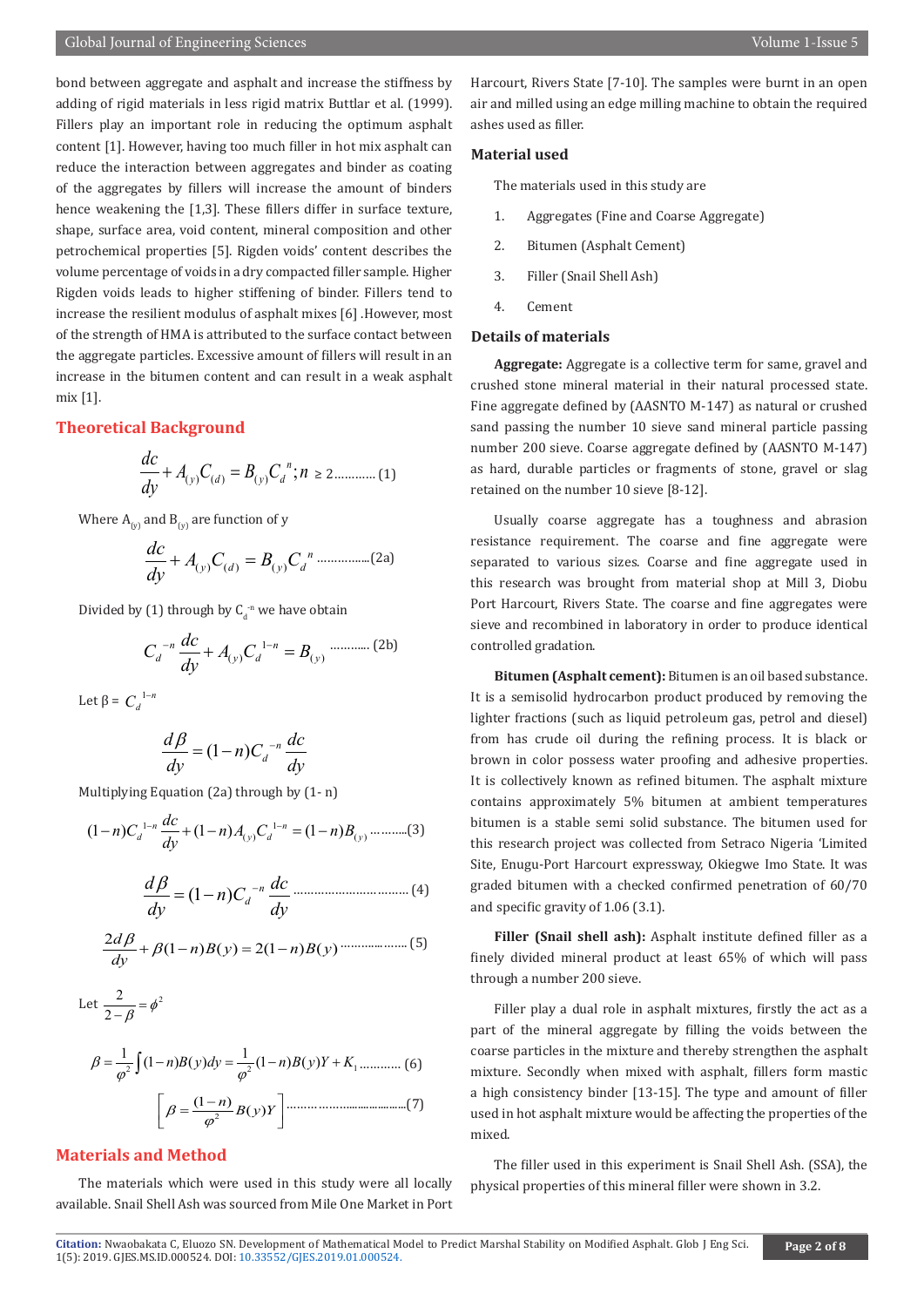#### **Laboratory test carried out on the aggregate**

The aggregates (which includes sand and crushed rock) used in this research were subjected to various laboratory tests in other to assess their physical characteristics and suitability in the road construction. The tests carried out are Sieve Analysis and specific gravity.

**Gradation test (Sieve analysis):** Sieve analysis for both coarse and fine aggregate was carried out and their corresponding particles size distribution was plotted on a log graph in Appendix D.

# a. **Apparatus**

- Set of Sieves
- Weighing balance
- Sieve shaker
- Dusting brush

#### b. **Test procedure**

- Dry the aggregates in an oven for 24 hours.
- Measure specified weights of 1000g both aggregates separately
- Shake the aggregate in a sieve shaker or manually (with hand) for not less than 2 minutes on each sieve size
- Record the weights retained in each sieve size on a data sheet.
- Calculate the percentage retained on each sieve size
- Calculate the percentage passing for each sieve by subtracting the cumulative percent retained by 100 percent from each sieve size
- Obtained the particle size distribution by plotting the percent passing on each sieve by the corresponding sieve size.

The aggregate gradation for coarse and fine aggregate is presented in Appendix D.

**Aggregate specific gravity test:** The specific gravity test was conducted for the coarse and fine aggregate.

#### a. **Apparatus**

- Density bottle/ pycnometer
- Weight balance
- oven

## b. **Test procedure**

• Soak a specified weight of aggregate in distilled water for 24 hours

- Weigh the soaked some of aggregate in water
- Dry the soaked sample in air
- Oven dry the sample at 1050 c for 24 hours
- Weigh dried sample again in air
- Obtain specific gravities of samples by dividing the weight of the oven dried samples in water.

The specific gravities for the aggregates are presented in the appendix B.

## **Proportioning of aggregates**

The aggregate mix was proportioned such that the specification requirement was met as shown in appendix D the graphical plot by straight line method involved plotting on a straight line the percent passing on each sieve size by the corresponding sieve size for both aggregate on the separate graph. This graph was used to obtain the uniformity coefficient Cu and Cc [16,17].

#### **Laboratory tests carried out on bitumen**

**Bitumen specific gravity test:**

- **Pycnometer**
- Weigh balance
- **Thermometer**
- Water bath
- Spoon

**a. Test procedure:** The pycnometer method was used for the bitumen which involves weighing a given volume of the bitumen and also obtaining the weight an equal volume of water [18-21]. The specific gravity was thus obtained by diving the weight of an equal volume of binder by the weight of an equal volume of water. Appendix B shows the result of the specific gravity of the material used in this research.

**Viscosity test:** This test helps to determine the viscosity or resistance to flow of bitumen

- **Apparatus**
- **Viscometer**
- Water hath
- **Thermometer**
- **Receiver**
- Time recorded

**a. Test procedure:** Using a standard viscometer to determine the comparative and time at which the 50ml of bitumen will flow from an orifice of 10mm diameters in the viscometer. The bitumen is prevented from flowing out by a brass ball that fits the orifice of the viscometer. The sample was heated to a temperature of 780 c and was poured into the viscometer and regulated to the temperature of 700c. When the test temperature is ascertained, the ball is raised, and the bitumen is caught by a calibrated receiver directly under the orifice of the viscometer and the time at which the sample reaches the 50ml gradation mark was recorded as the viscosity.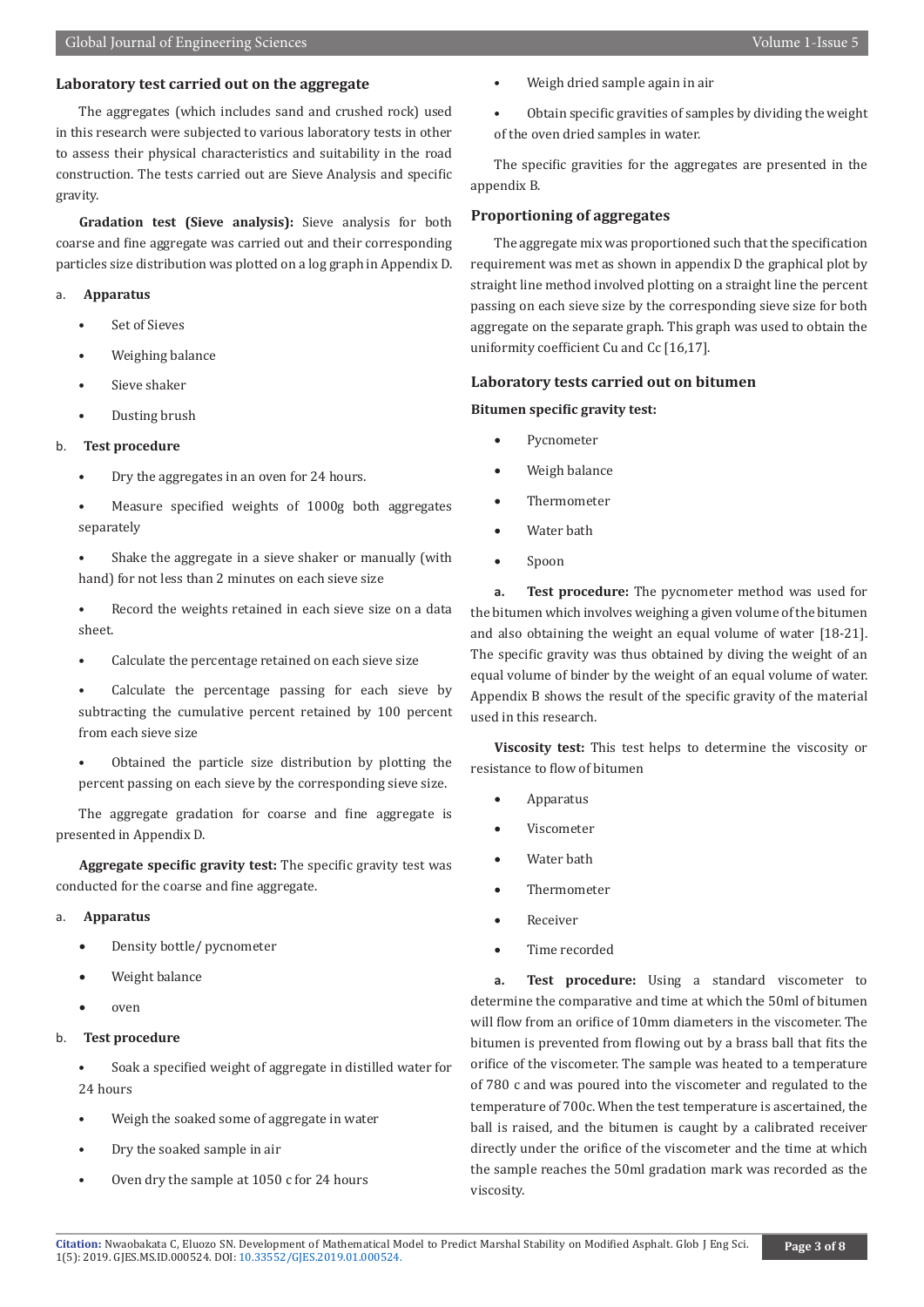**Softening point test:** Softening point is the temperature at which the sample becomes soft enough to allow the ball eye loped in the sample.

# **a. Apparatus:**

- Rings-Brass, square shouldered rings
- **Ball steel balls**
- Ball centering guides
- Bath- A squat, heat resistant glass vessel
- Ring holder
- **Thermometer**
- **Reagent**

**b. Test procedure:** The softening point test is essentially a ball and ring test which involves placing a steel ball on a mass of bitumen contained in a brass ring and heated in a water bath until the bitumen is soft enough to allow the ball fall through a height of 25mm. the temperature of the water at which this occurs is known as the softening point of the bitumen.

#### **Penetration test**

- **a. Apparatus**
	- Penetrometer
	- Needle for bitumen test
	- Additional weight (50gm)
	- Two sample ready for use with steel plate
	- Hot plate for melting
	- Stop watch

#### **b. Test procedure**

The penetration test involves the determination of the extent to which a standard needle penetrates a well prepared sample of bitumen under definitely specified conditions of temperature, load and time. A penetrometer was used which allowed a 100g needle to move vertically downward without friction and the distance moved by the needle in units of tenths of millimeters was recorded as the penetration of the bitumen. Hence the procedure was repeated four times and the average value of the penetration obtained and recorded for further analysis. The bitumen used for this experiment was collected from and has confirmed penetration of 60/70. The physical properties of asphalt cement were tested according to the standard specification.

#### **Marshal tests**

The marshal test procedure involves the preparation of several samples of the asphalt concrete in form of moulds for the purpose of determining its characteristics such as bulk density, bulk specific gravity, stability, flow and voids in the asphalt concrete mix. Several test samples were first of all prepared in varying percentages of bitumen content and data curves on these samples were plotted to determine the asphalt concrete optimum bitumen content. The marshal procedures are further explained.

**Sample preparation (Unmodified mix):** The asphalt concrete mix samples were first of all prepared to determine the optimum bitumen content. This was done by varying the bitumen content in each mix from 0%, 1.5%, 2.5%, 3.5%, 4.5%, 5.5%, 6.6% increment of asphalt content. In order to provide adequate data, two test samples of the asphalt concrete mix were prepared for each bitumen content percentage used.

Each briquette used as a test specimen to determine the OBC was made of the design mix proportion of the various ingredients such as sand, crushed rock and bitumen to arrive at a total weight of 1200g of the mix. Each briquette was 63mm thick by 100mm diameter size. During the preparation of the asphalt concrete samples, the aggregates were weighed for each batch mix and heated in an oven for 24 hours.

The aggregate batch mixes were placed in a bowl and the bitumen was added to the batch and mixed together on heating with a stove. After heating the mix to 1150C due to the bitumen viscosity, the mix was put in the mould and compacted at 1050C with 50 blows on both sides (specified for medium traffic design) of the mould using a rammer freely falling at 450mm height and having a weight of 6.5kg. The compacted samples were allowed to cool, after which they were removed and kept for 24 hours before other tests were carried on the samples to determine its bulk density, stability, flow and voids.

**Optimum bitumen content (OBC) determination:** The optimum bitumen content from the control mix (unmodified sample) was obtained by taking the average of the binder contents at maximum stability, maximum unit weight (Density) and median limit of air voids. This is the asphalt content required for optimum performance and suitable for best stability.

**Modified sample preparation (Using snail shell ash filler):** The preparation of the cement modified asphalt concrete samples followed the same procedure as for the unmodified (0% filler) samples as already described. However, there were slight modifications during its preparation which are as follows:

- The weight of the bitumen was kept constant at its optimum bitumen content of the overall weight of mould.
- The snail shell ash was introduced in varying contents of 1.5%, 2.5%, 3.5%, 4.5%, 5.5%, and 6.5%.
- The snail shell ash was introduced with aggregate and heated in the mixing bowl prior to the addition of the bitumen.

Three samples of the snail shell ash modified asphalt concrete were prepared to ensure a more accurate result.

**Bulk density test:** The bulk density test was performed as soon as the freshly compacted samples were cooled to room temperature. The procedure for this test is outlined below: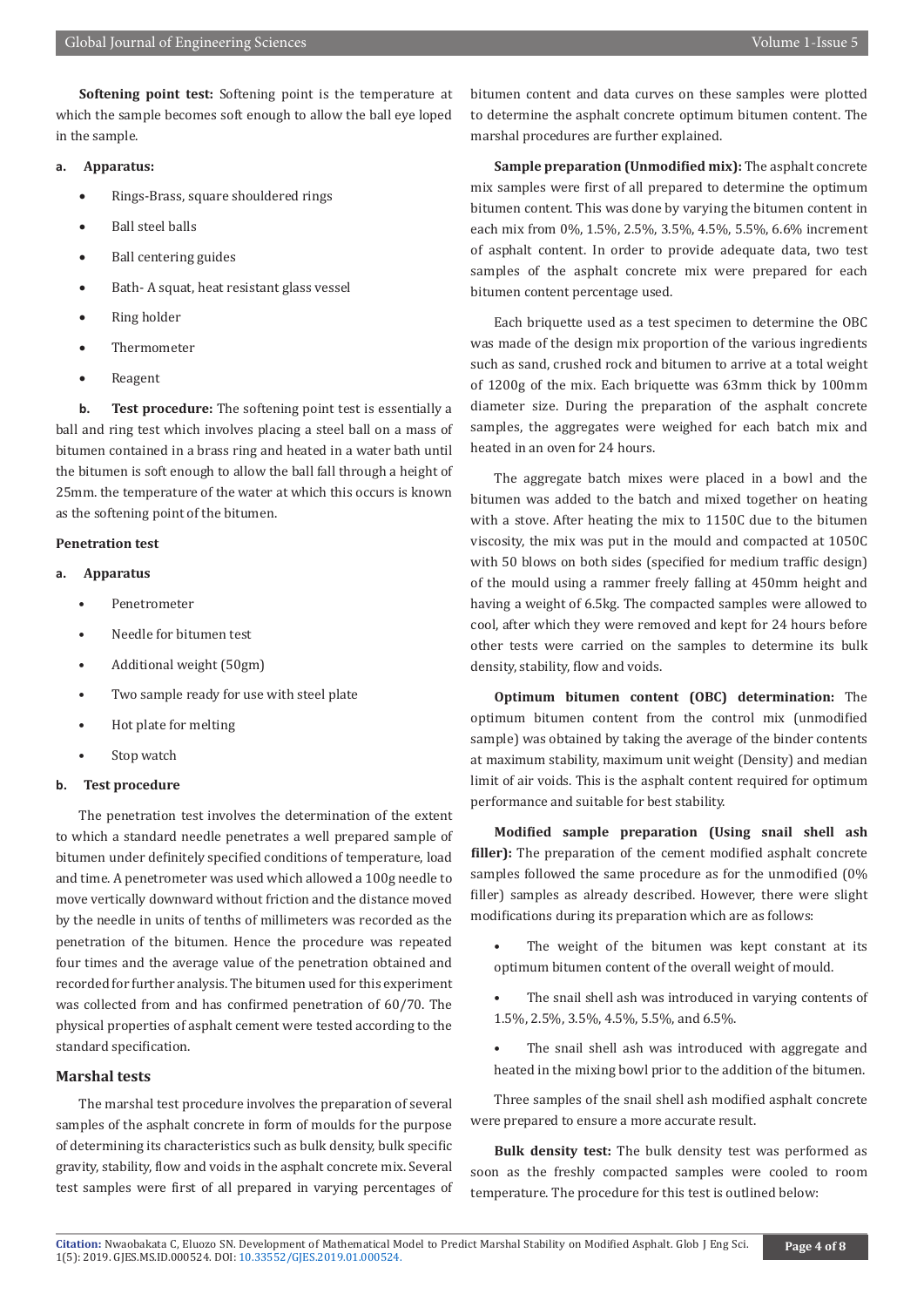• Weigh the compacted mould in air

Soak mould in water (completely submerged) for one hour and weigh in air.

Soak the mould in water for one hour and weigh in water

• Calculate the bulk density of the mould using the equation below:

 $e = W_{\text{eq}}/(W_{\text{eq}}-W_{\text{w}})$ Eq.3.1

Where  $e = Bulk$  density

 $W =$  Weight of sample in air

 $W_{\alpha1}$  = Weight of sample in air water after one hour soaking

 $W_w$  = Weight of sample in water after one hour soaking

**Stability and flow test:** The stability and flow tests were carried out simultaneously to obtain stability values in Newton (N) and flow values in millimeters (mm) of the asphalt concrete mix. The marshal testing machine and a water bath are the equipment used for this test. The procedure for the stability and flow tests is as follows:

- Heat the asphalt concrete mould in the water bath for 30 to 40 minutes at 600C constant temperature
- Cleanse the testing head and lightly oil the guiding rods
- Remove the sample from the bath and dry it carefully
- Position the sample in the lower testing head and fit it with upper testing head
- Position the head assembly in the marshal testing machine with the flow meter in position
- Apply the testing load on the sample at a constant rate of deformation of 50mm/minute until failure occurs. The point of failure is the point where the maximum load is obtained
- The load dial reading and the flow meter reading at the point of failure are recorded.

#### **Result and Discussion**

The Marshall Stability and flow test provides the performance prediction measure for the Marshall Mix design method (Tables 1-4). The stability portion of the test measures the maximum load supported by the test specimen at a loading rate of 50.8 mm/ minute. Marshall Stability of a test specimen is the maximum load required to produce failure when the specimen is preheated to a prescribed temperature placed in a special test head and the load is applied at a constant strain, the Figure 1 here express the variation of growth rate of marshal stability on the modification of shell ash, fluctuation of the stability are based on the rate of reactions at different percentage of modifiers, the predictive values observed vacillation based on it mechanical properties and characteristics The performance of pavement is determined by the properties of bitumen [22]. As bitumen is known to be viscoelastic material with suitable mechanical and rheological properties for water proofing and protective covering for roofs and roads, these are due to its good adhesion properties of aggregate, the study of marshal stability has determined the optimum rate of stability from this modifier can carry, these are subjected to the required condition based on the required specifications. The predictive and experimental values generated best correlation; these were observed from the entire Figures (2-4) through their graphical representations.



**Citation:** Nwaobakata C, Eluozo SN. [Development of Mathematical M](http://dx.doi.org/10.33552/GJES.2019.01.000524)odel to Predict Marshal Stability on Modified Asphalt. Glob J Eng Sci. 1(5): 2019. GJES.MS.ID.000524. DOI: 10.33552/GJES.2019.01.000524.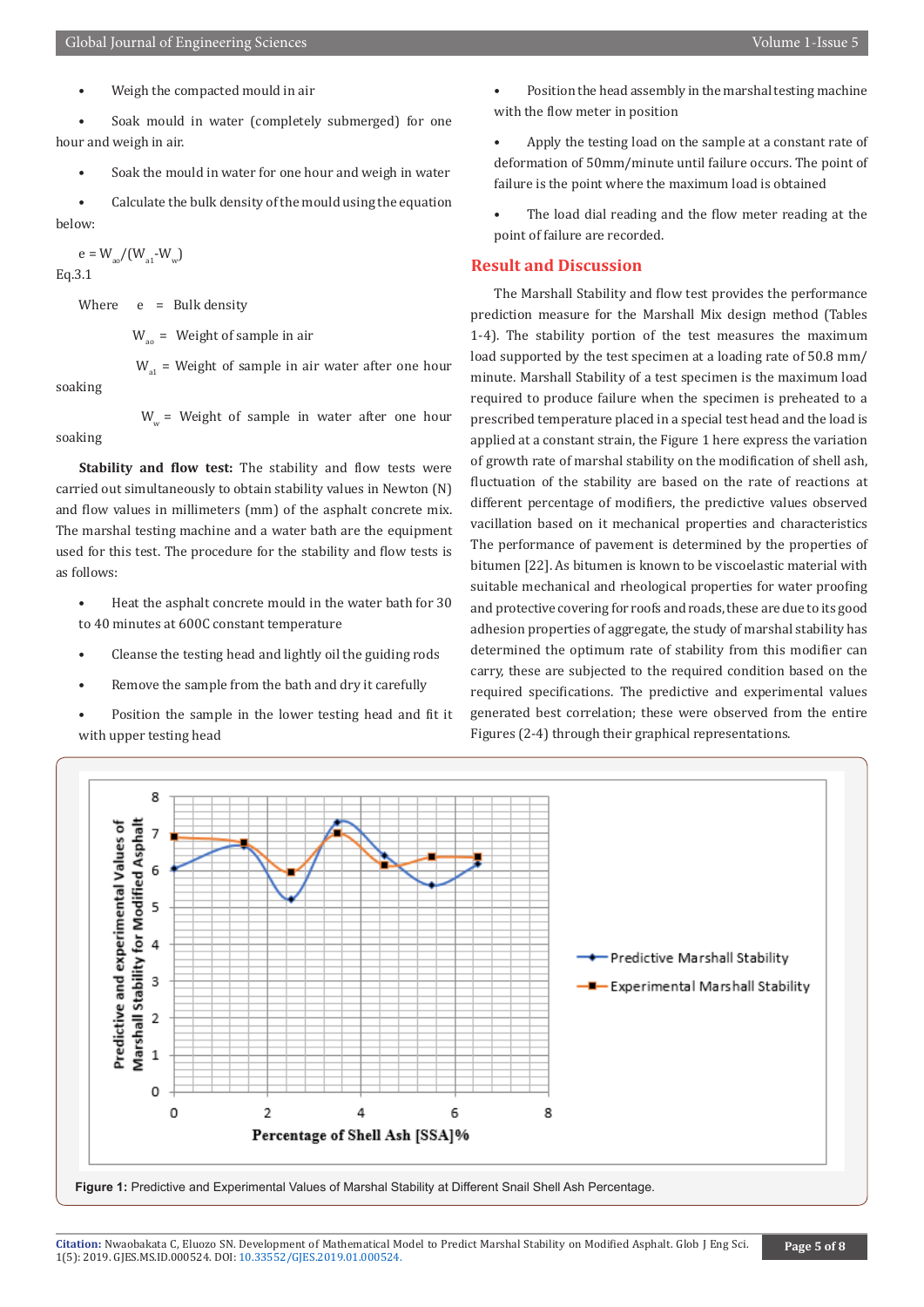





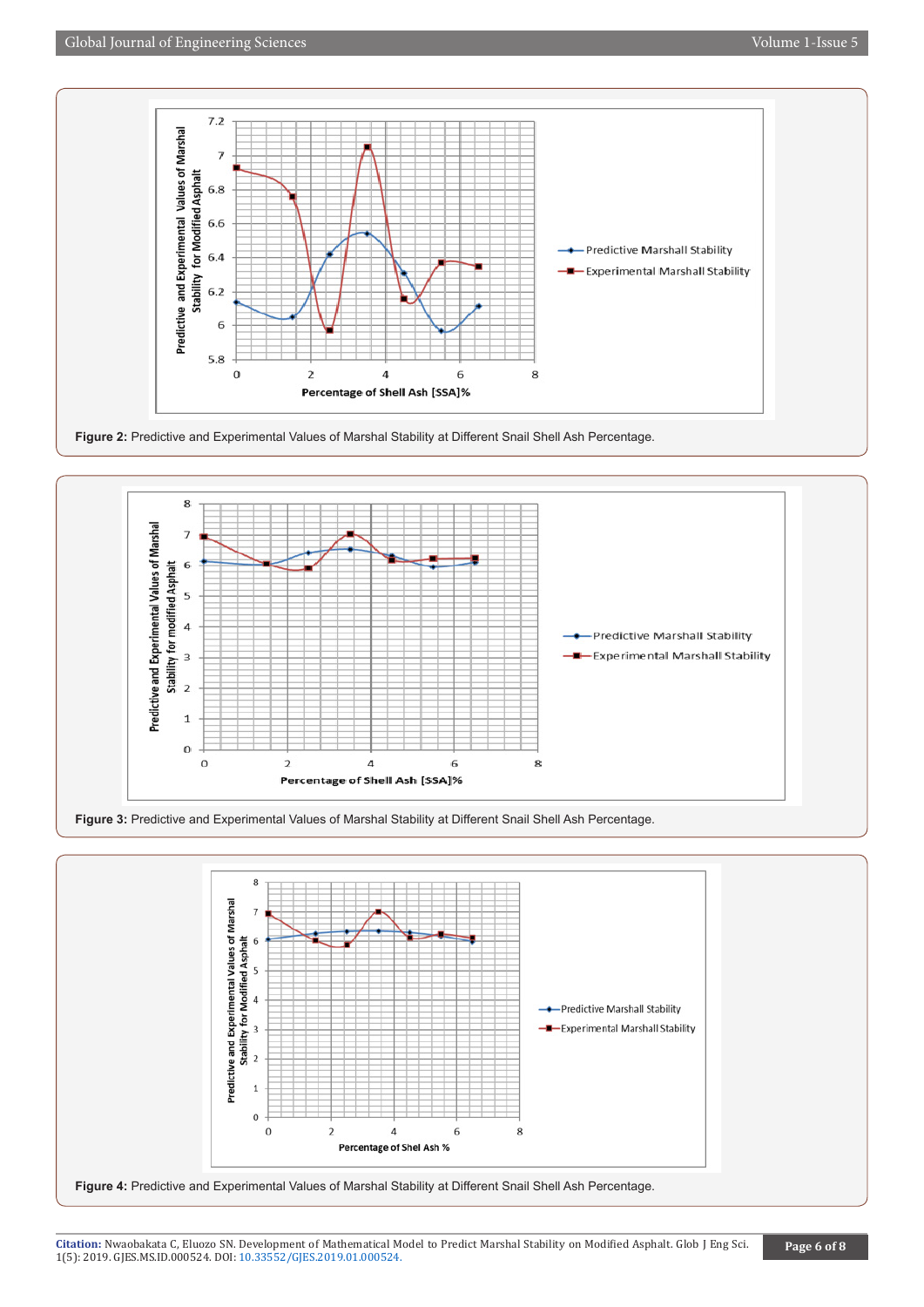**Table 1:** Predictive and Experimental Values of Marshal Stability at Different Snail Shell Ash Percentage.

| <b>Percentage of Snail</b><br>Shell Ash (SSA) % | <b>Predictive Marshall</b><br><b>Stability</b> | <b>Experimental</b><br><b>Marshal Stability</b> |
|-------------------------------------------------|------------------------------------------------|-------------------------------------------------|
| 0                                               | 6.061                                          | 6.91                                            |
| 1.5                                             | 6.663                                          | 6.75                                            |
| 2.5                                             | 5.225                                          | 5.95                                            |
| 3.5                                             | 7.316                                          | 7.01                                            |
| 4.5                                             | 6.413                                          | 6.14                                            |
| 5.5                                             | 5.599                                          | 6.36                                            |
| 6.5                                             | 6.176                                          | 6.36                                            |

**Table 2:** Predictive and Experimental Values of Marshal Stability at Different Snail Shell Ash Percentage.

| <b>Percentage of Snail</b><br>Shell Ash (SSA) % | <b>Predictive Marshall</b><br><b>Stability</b> | <b>Experimental</b><br><b>Marshal Stability</b> |
|-------------------------------------------------|------------------------------------------------|-------------------------------------------------|
| $\theta$                                        | 6.14                                           | 6.93                                            |
| 1.5                                             | 6.0482375                                      | 6.76                                            |
| 2.5                                             | 6.4188125                                      | 5.97                                            |
| 3.5                                             | 6.5418875                                      | 7.05                                            |
| 4.5                                             | 6.3088625                                      | 6.16                                            |
| 5.5                                             | 5.9663375                                      | 6.37                                            |
| 6.5                                             | 6.1161125                                      | 6.35                                            |

**Table 3:** Predictive and Experimental Values of Marshal Stability at Different Snail Shell Ash Percentage.

| <b>Percentage of Snail</b><br>Shell Ash (SSA) % | <b>Predictive Marshall</b><br><b>Stability</b> | <b>Experimental</b><br><b>Marshal Stability</b> |
|-------------------------------------------------|------------------------------------------------|-------------------------------------------------|
| $\theta$                                        | 6.14                                           | 6.95                                            |
| 1.5                                             | 6.0477875                                      | 6.05                                            |
| 2.5                                             | 6.4175625                                      | 5.92                                            |
| 3.5                                             | 6.5394375                                      | 7.03                                            |
| 4.5                                             | 6.3048125                                      | 6.18                                            |
| 5.5                                             | 5.9602875                                      | 6.22                                            |
| 6.5                                             | 6.1076625                                      | 6.24                                            |

**Table 3.1:** Typical Binder Properties.

|                                               |               | <b>Typical Data</b> | <b>ASTM Method</b> |
|-----------------------------------------------|---------------|---------------------|--------------------|
| Penetration @ 25 $^{\circ}$ C                 | 1/10          | 80-100              | D <sub>5</sub>     |
| Softening Point R & B                         | mm            | 45-52               | D <sub>36</sub>    |
| Solubility in 1.1.1<br>trichloroethylene, min | °C            | 99.5                | D <sub>2042</sub>  |
| Ductility $@$ 25 °C, min                      | $\frac{0}{0}$ | 100                 | D113               |
| Flash Point (Cleveland<br>Copen Cup), min     | cm            | 276                 | D92                |
| Loss on Heating                               | $\circ$ C     | 0.3                 | D6                 |
| Drop in Penetration after<br>Heating          | $\%$          | 20                  | D <sub>5</sub>     |
| Relative Density @<br>25/25 °C                | $\frac{0}{0}$ | 1.00-1.06           | D70                |

**Table 3.2:** Physical Properties of the Mineral Filler.

| <b>Filler</b>         | <b>Specific Gravity</b> | % Passing Sieve No.<br>$0.09$ MM |
|-----------------------|-------------------------|----------------------------------|
| Snail Shell Ash (SSA) | 3.07                    | 96                               |

**Table 4:** Predictive and Experimental Values of Marshal Stability at Different Snail Shell Ash Percentage.

| <b>Percentage of Snail</b><br>Shell Ash (SSA) % | <b>Predictive Marshall</b><br><b>Stability</b> | <b>Experimental</b><br><b>Marshall Stability</b> |
|-------------------------------------------------|------------------------------------------------|--------------------------------------------------|
| $\Omega$                                        | 6.0778                                         | 6.94                                             |
| 1.5                                             | 6.2671                                         | 6.03                                             |
| 2.5                                             | 6.33355                                        | 5.88                                             |
| 3.5                                             | 6.3452                                         | 7.02                                             |
| 4.5                                             | 6.29605                                        | 6.13                                             |
| 5.5                                             | 6.1801                                         | 6.25                                             |
| 6.5                                             | 5.99135                                        | 6.12                                             |

#### **Conclusion**

The study has provided the platform to determine the performance rate of the materials in terms of its suitability from values of various ratios, the developed parameters and its experimental values were observe to meet up the passing medium criteria for medium traffic thus suitable for light traffic, the study express the rate at which these modified asphalt such as viscoelastic material with suitable mechanical and rheological properties for water proofing and protective covering for roofs and roads. These are due to its good adhesion properties of aggregates. One of the most important properties of bitumen mixture is its ability to resist shoving and rutting under traffic. Therefore, stability should be high enough to handle traffic adequately, but not higher than the traffic conditions require. Because low stability causes unraveling and flow of the road surface.

# **Acknowledgement**

None.

#### **Conflict of Interest**

No conflict of interest.

#### **References**

- 1. [Kandhal PS, Lynn CY, Parker F \(1998\) Characterization tests for Mineral](http://citeseerx.ist.psu.edu/viewdoc/download?doi=10.1.1.600.9731&rep=rep1&type=pdf) [Fillers Related to Performance of Asphalt Paving Mixtures, pp. 3-29.](http://citeseerx.ist.psu.edu/viewdoc/download?doi=10.1.1.600.9731&rep=rep1&type=pdf)
- 2. Chapws RP, Russel W (2001) A simple method for determining the surface are of fine aggregate and fillers in bituminous mixture. Effect of aggregate and mineral fillers on asphalt mixture performance, ASTM STP11Ω.
- 3. [Elliot RP, Food MC, Ghanimm, Tu TF \(1991\) Effect of Aggregate Gradation](https://trid.trb.org/view/365390) [variation on asphalt concrete mix properties Transportation Research](https://trid.trb.org/view/365390) [Record, National Research Council Washington DC, 1317: 52-60.](https://trid.trb.org/view/365390)
- 4. Afifa Rahman, Syed Shik, Sajal Kumar Adrikary, Quazi Sazzad Hossain (2012) Effect of fillers on bituminous paving mixes. An experimental study Journal of engineering and science 3(1): 121-127.
- 5. [Geber R, Gomze LA \(2011\) Characterization of Mineral Material as](https://www.scientific.net/MSF.659.471) [Asphalt Fillers. Material Science Forum, 659: 471-476.](https://www.scientific.net/MSF.659.471)
- 6. Anderson, DA Bahia, HU, Dogre R (1992) Rheological properties of mineral filler Asphalt mastics and their relationship to pavement performance. Effect of aggregate and mineral filler on Asphalt mix.
- 7. Berhanic AF (2001) Strength characteristics of bituminous concrete with different types of fillers.
- 8. Brown RE, Mallick RB (1994) Stone Matrix Asphalt proper related to mixture design. NCST Report 94-02.
- 9. Caglar A (2007) A Simple method for determining the surface area of fine aggregate and fillers in bituminous mixture. Effect of Aggregate and mineral fillers on asphalt mixtures performance, ASTM STP114Ω.